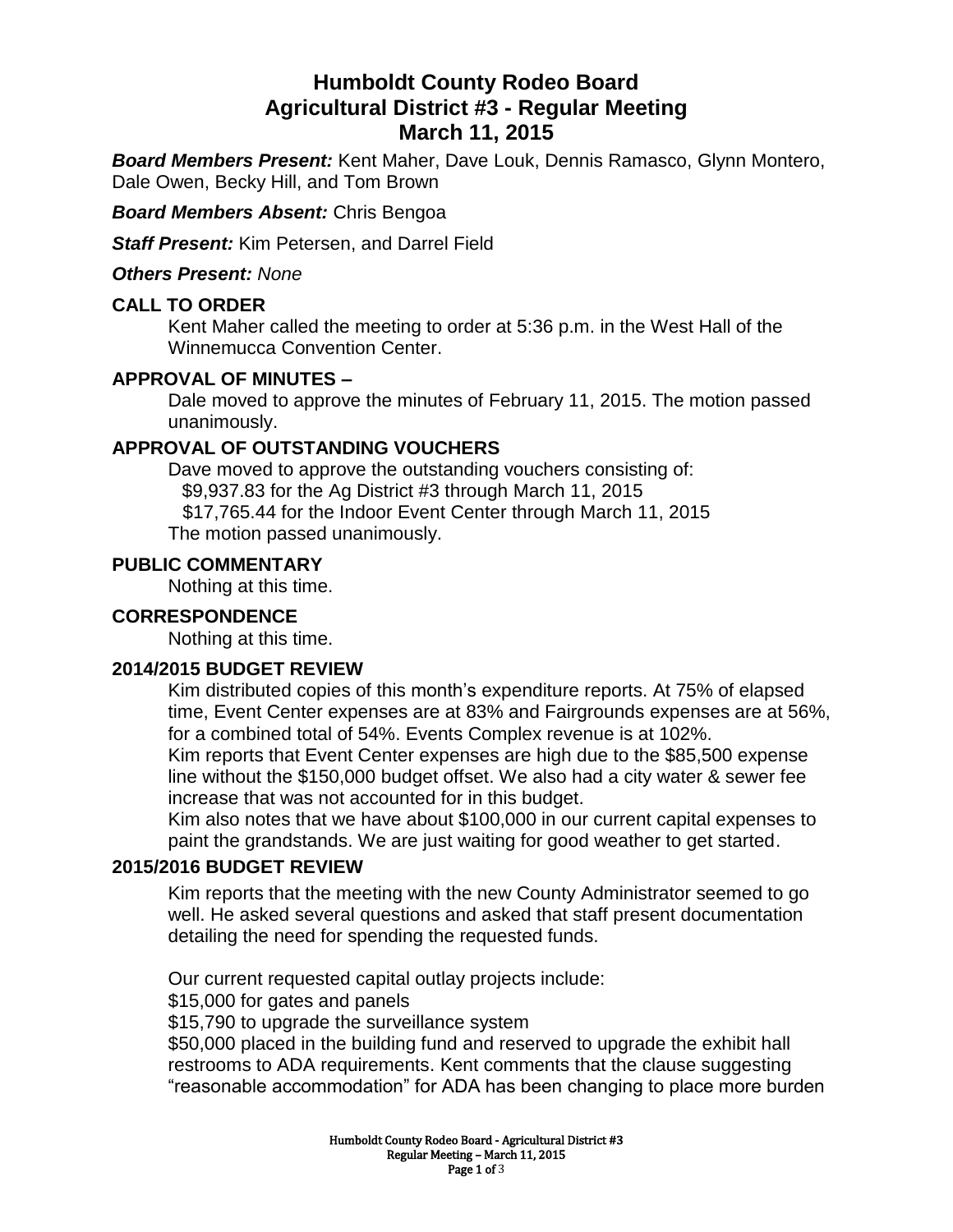on the property owner. He suggests that we will eventually be required to make the upgrades.

\$50,000 placed in the building fund and reserved to build a pole barn storage shop on the fairgrounds

\$800,000 to fund the addition to the event center. WCVA will also contribute \$800,000 to the project.

# **WINNEMUCCA EVENTS COMPLEX (WEC)**

Kim reports that we should be ready to install the swamp coolers in the event center next week.

Kim reports that Nuffer is working on the fence between barn 5 and the RV Park.

Kim notes that the pipeline drainage project is complete. Dave comments that the project was tough with the amount of utilities that had to be worked around. Kim notes that there is a slight hump in the track where the pipeline goes through but it should not affect our current events. He reports that the project is complete.

We are also seeing a good turnout this week for the Mine Rescue Competition.

# **EVENTS UPDATES, REPORTS AND SCHEDULING**

a. Ranch Hand Rodeo

Kim reports that the event went fairly well. The bar revenue was flat but ticket sales were up slightly. We had fewer horses and bulls for sale but the price per head was up in both sales. We did have to use two of our alternate teams with two teams in the original line up canceling.

Unfortunately, we had two cowboys injured during the bronc riding event. Both men are home and recovering. Kim notes that one of the Eiguren team was very upset with after the accident and approached the announcer stand yelling that the event should be discontinued because of the danger.

The board notes that the event is very popular with the crowd and the riders who participate are very passionate about the sport.

Tom suggests making the event elective to teams with scores going to those who participate.

We also had an incident where some cattle escaped causing two accidents on I-80. The fence has been replaced by the State DOT. We plan to place internal fencing in front of the state fence in the future. We will owe Kenny Buckingham for the five animals euthanized or killed as a result of the accident. We will be submitting applicable reports to the insurance company.

Becky asked if there were fewer vendors at the Event.

Kim notes that we had to remove a few vendor spaces in order to get the crowds through easier.

Kim reports that the Winnemucca Inn did well with the food. They had a learning curve but performed well over all and will hopefully return for the 2016 event.

b. SSIR

Dale reports that planning is proceeding despite being short of major sponsor money.

He is currently looking for local security volunteers.

## **FAIRGROUNDS REPAIRS & MAINTENANCE**

Humboldt County Rodeo Board - Agricultural District #3 Regular Meeting – March 11, 2015 Page 2 of 3